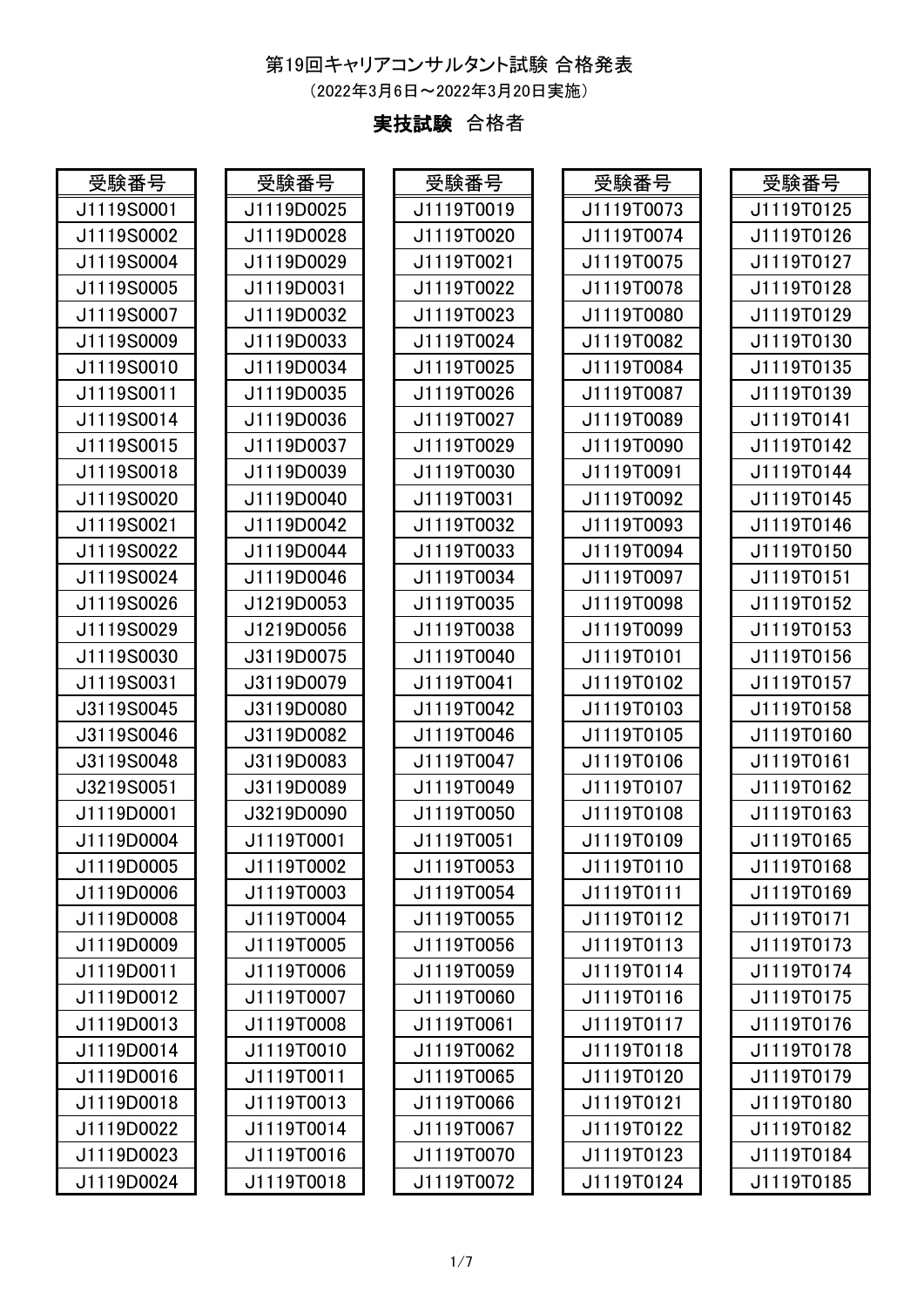| 受験番号       | 受験番号       | 受験番号       | 受験番号       | 受験番号       |
|------------|------------|------------|------------|------------|
| J1119T0186 | J1119T0243 | J1119T0310 | J1119T0379 | J1119T0435 |
| J1119T0187 | J1119T0244 | J1119T0311 | J1119T0380 | J1119T0437 |
| J1119T0188 | J1119T0246 | J1119T0314 | J1119T0381 | J1119T0438 |
| J1119T0189 | J1119T0247 | J1119T0319 | J1119T0385 | J1119T0439 |
| J1119T0191 | J1119T0248 | J1119T0320 | J1119T0386 | J1119T0441 |
| J1119T0192 | J1119T0250 | J1119T0321 | J1119T0387 | J1119T0442 |
| J1119T0196 | J1119T0251 | J1119T0322 | J1119T0389 | J1119T0443 |
| J1119T0198 | J1119T0252 | J1119T0323 | J1119T0390 | J1119T0444 |
| J1119T0199 | J1119T0257 | J1119T0325 | J1119T0393 | J1119T0445 |
| J1119T0200 | J1119T0258 | J1119T0326 | J1119T0394 | J1119T0446 |
| J1119T0201 | J1119T0259 | J1119T0328 | J1119T0395 | J1119T0447 |
| J1119T0202 | J1119T0260 | J1119T0329 | J1119T0396 | J1119T0448 |
| J1119T0203 | J1119T0261 | J1119T0339 | J1119T0397 | J1119T0449 |
| J1119T0205 | J1119T0266 | J1119T0340 | J1119T0398 | J1119T0450 |
| J1119T0206 | J1119T0267 | J1119T0341 | J1119T0399 | J1119T0451 |
| J1119T0207 | J1119T0269 | J1119T0342 | J1119T0401 | J1119T0452 |
| J1119T0208 | J1119T0270 | J1119T0344 | J1119T0402 | J1119T0453 |
| J1119T0211 | J1119T0272 | J1119T0345 | J1119T0403 | J1119T0454 |
| J1119T0213 | J1119T0274 | J1119T0347 | J1119T0404 | J1119T0456 |
| J1119T0214 | J1119T0275 | J1119T0348 | J1119T0405 | J1119T0458 |
| J1119T0215 | J1119T0277 | J1119T0350 | J1119T0406 | J1119T0459 |
| J1119T0216 | J1119T0278 | J1119T0351 | J1119T0408 | J1119T0461 |
| J1119T0218 | J1119T0282 | J1119T0353 | J1119T0410 | J1119T0462 |
| J1119T0220 | J1119T0283 | J1119T0354 | J1119T0411 | J1119T0463 |
| J1119T0221 | J1119T0289 | J1119T0355 | J1119T0412 | J1119T0464 |
| J1119T0222 | J1119T0291 | J1119T0356 | J1119T0415 | J1119T0465 |
| J1119T0223 | J1119T0293 | J1119T0358 | J1119T0416 | J1119T0466 |
| J1119T0225 | J1119T0295 | J1119T0359 | J1119T0419 | J1119T0467 |
| J1119T0228 | J1119T0296 | J1119T0360 | J1119T0420 | J1119T0468 |
| J1119T0229 | J1119T0297 | J1119T0362 | J1119T0421 | J1119T0470 |
| J1119T0232 | J1119T0298 | J1119T0364 | J1119T0424 | J1119T0471 |
| J1119T0233 | J1119T0299 | J1119T0369 | J1119T0425 | J1119T0472 |
| J1119T0234 | J1119T0302 | J1119T0371 | J1119T0426 | J1119T0474 |
| J1119T0235 | J1119T0303 | J1119T0372 | J1119T0429 | J1119T0475 |
| J1119T0236 | J1119T0304 | J1119T0373 | J1119T0430 | J1119T0476 |
| J1119T0239 | J1119T0307 | J1119T0375 | J1119T0431 | J1119T0478 |
| J1119T0241 | J1119T0308 | J1119T0376 | J1119T0432 | J1119T0479 |
| J1119T0242 | J1119T0309 | J1119T0377 | J1119T0433 | J1119T0480 |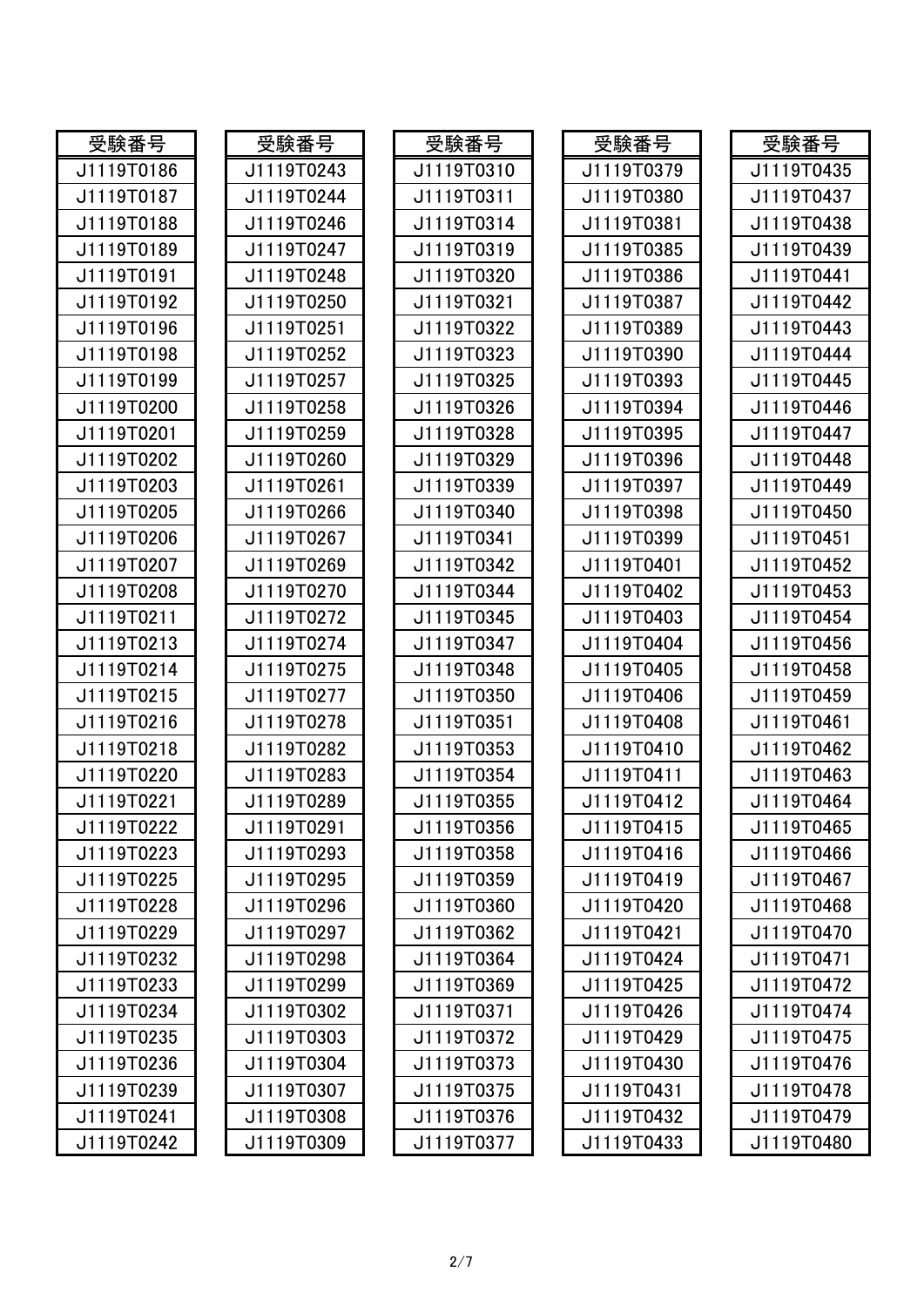| 受験番号       | 受験番号       | 受験番号       | 受験番号       | 受験番号       |
|------------|------------|------------|------------|------------|
| J1119T0481 | J1119T0538 | J1119T0603 | J1119T0668 | J1219T0743 |
| J1119T0483 | J1119T0540 | J1119T0604 | J1119T0671 | J1219T0749 |
| J1119T0484 | J1119T0541 | J1119T0608 | J1119T0673 | J1219T0751 |
| J1119T0486 | J1119T0542 | J1119T0609 | J1119T0675 | J1219T0752 |
| J1119T0487 | J1119T0543 | J1119T0610 | J1119T0679 | J1219T0753 |
| J1119T0489 | J1119T0545 | J1119T0611 | J1119T0680 | J3119T0892 |
| J1119T0490 | J1119T0546 | J1119T0612 | J1119T0682 | J3119T0893 |
| J1119T0493 | J1119T0547 | J1119T0613 | J1119T0683 | J3119T0896 |
| J1119T0495 | J1119T0549 | J1119T0614 | J1119T0684 | J3119T0897 |
| J1119T0496 | J1119T0550 | J1119T0615 | J1119T0685 | J3119T0898 |
| J1119T0497 | J1119T0551 | J1119T0616 | J1119T0687 | J3119T0900 |
| J1119T0498 | J1119T0552 | J1119T0617 | J1119T0688 | J3119T0901 |
| J1119T0499 | J1119T0554 | J1119T0619 | J1119T0689 | J3119T0902 |
| J1119T0500 | J1119T0558 | J1119T0623 | J1119T0690 | J3119T0905 |
| J1119T0501 | J1119T0560 | J1119T0626 | J1119T0693 | J3119T0910 |
| J1119T0503 | J1119T0562 | J1119T0627 | J1119T0694 | J3119T0914 |
| J1119T0505 | J1119T0563 | J1119T0630 | J1119T0695 | J3119T0916 |
| J1119T0506 | J1119T0564 | J1119T0636 | J1119T0696 | J3119T0922 |
| J1119T0508 | J1119T0565 | J1119T0639 | J1119T0698 | J3119T0926 |
| J1119T0509 | J1119T0568 | J1119T0641 | J1119T0699 | J3119T0928 |
| J1119T0510 | J1119T0569 | J1119T0643 | J1119T0700 | J3119T0932 |
| J1119T0511 | J1119T0572 | J1119T0644 | J1119T0702 | J3119T0938 |
| J1119T0512 | J1119T0575 | J1119T0646 | J1119T0706 | J3119T0941 |
| J1119T0513 | J1119T0576 | J1119T0648 | J1119T0707 | J3119T0942 |
| J1119T0514 | J1119T0577 | J1119T0650 | J1119T0708 | J3119T0945 |
| J1119T0515 | J1119T0578 | J1119T0651 | J1119T0755 | J3119T0946 |
| J1119T0516 | J1119T0581 | J1119T0652 | J1219T0710 | J3119T0954 |
| J1119T0517 | J1119T0582 | J1119T0653 | J1219T0711 | J3119T0955 |
| J1119T0518 | J1119T0583 | J1119T0655 | J1219T0713 | J3119T0959 |
| J1119T0521 | J1119T0585 | J1119T0656 | J1219T0714 | J3119T0961 |
| J1119T0523 | J1119T0587 | J1119T0657 | J1219T0717 | J3119T0962 |
| J1119T0526 | J1119T0589 | J1119T0658 | J1219T0718 | J3119T0963 |
| J1119T0530 | J1119T0590 | J1119T0660 | J1219T0720 | J3119T0964 |
| J1119T0531 | J1119T0593 | J1119T0663 | J1219T0722 | J3119T0965 |
| J1119T0532 | J1119T0594 | J1119T0664 | J1219T0735 | J3119T0967 |
| J1119T0533 | J1119T0599 | J1119T0665 | J1219T0736 | J3119T0968 |
| J1119T0534 | J1119T0600 | J1119T0666 | J1219T0738 | J3119T0969 |
| J1119T0536 | J1119T0602 | J1119T0667 | J1219T0739 | J3119T0970 |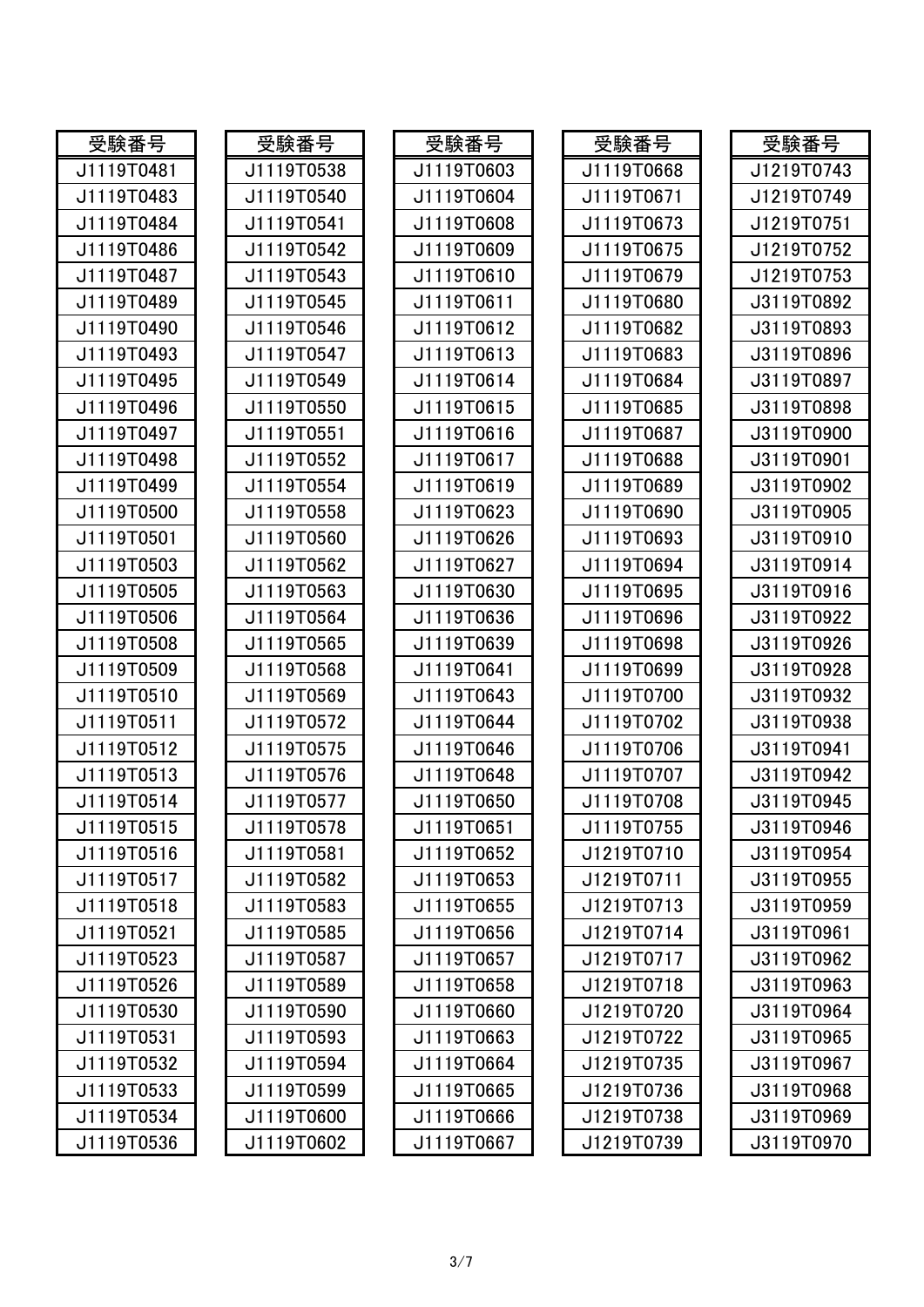| 受験番号       | 受験番号       | 受験番号       | 受験番号       | 受験番号       |
|------------|------------|------------|------------|------------|
| J3119T0972 | J3119T1049 | J3219T1113 | J1119Z0043 | J1119N0041 |
| J3119T0975 | J3119T1050 | J3219T1114 | J1119Z0044 | J1119N0042 |
| J3119T0976 | J3119T1051 | J3219T1121 | J1119Z0047 | J1119N0043 |
| J3119T0977 | J3119T1052 | J3219T1122 | J1119Z0050 | J1119N0045 |
| J3119T0978 | J3119T1053 | J3219T1123 | J1219Z0053 | J1119N0046 |
| J3119T0981 | J3119T1054 | J3219T1127 | J3119Z0057 | J1119N0047 |
| J3119T0987 | J3119T1056 | J3319T1129 | J3119Z0058 | J1119N0048 |
| J3119T0988 | J3119T1058 | J3319T1131 | J3119Z0059 | J1119N0049 |
| J3119T0990 | J3119T1059 | J1119Z0001 | J3119Z0060 | J1119N0050 |
| J3119T0997 | J3119T1060 | J1119Z0004 | J3119Z0061 | J1119N0051 |
| J3119T0998 | J3119T1062 | J1119Z0005 | J3119Z0062 | J1119N0052 |
| J3119T0999 | J3119T1063 | J1119Z0006 | J3119Z0063 | J1119N0054 |
| J3119T1000 | J3119T1064 | J1119Z0007 | J3119Z0067 | J1119N0055 |
| J3119T1001 | J3119T1065 | J1119Z0008 | J3219Z0070 | J1119N0056 |
| J3119T1002 | J3119T1066 | J1119Z0010 | J3219Z0072 | J1119N0057 |
| J3119T1003 | J3119T1067 | J1119Z0011 | J3219Z0073 | J1119N0058 |
| J3119T1004 | J3119T1069 | J1119Z0012 | J3219Z0074 | J1119N0059 |
| J3119T1008 | J3119T1070 | J1119Z0014 | J1119N0001 | J1119N0060 |
| J3119T1011 | J3119T1071 | J1119Z0016 | J1119N0002 | J1119N0062 |
| J3119T1013 | J3119T1072 | J1119Z0017 | J1119N0005 | J1119N0063 |
| J3119T1015 | J3119T1073 | J1119Z0018 | J1119N0007 | J1119N0066 |
| J3119T1017 | J3119T1075 | J1119Z0019 | J1119N0008 | J1119N0069 |
| J3119T1020 | J3119T1076 | J1119Z0020 | J1119N0009 | J1119N0070 |
| J3119T1022 | J3119T1077 | J1119Z0021 | J1119N0010 | J1119N0071 |
| J3119T1023 | J3119T1080 | J1119Z0022 | J1119N0013 | J1119N0072 |
| J3119T1024 | J3119T1082 | J1119Z0025 | J1119N0014 | J1119N0075 |
| J3119T1026 | J3119T1083 | J1119Z0026 | J1119N0019 | J1119N0077 |
| J3119T1029 | J3119T1084 | J1119Z0027 | J1119N0020 | J1119N0078 |
| J3119T1030 | J3119T1086 | J1119Z0028 | J1119N0022 | J1119N0079 |
| J3119T1031 | J3119T1089 | J1119Z0029 | J1119N0024 | J1119N0080 |
| J3119T1032 | J3219T1090 | J1119Z0030 | J1119N0025 | J1119N0082 |
| J3119T1035 | J3219T1092 | J1119Z0031 | J1119N0026 | J1119N0085 |
| J3119T1039 | J3219T1094 | J1119Z0032 | J1119N0028 | J1119N0086 |
| J3119T1040 | J3219T1097 | J1119Z0033 | J1119N0032 | J1119N0087 |
| J3119T1041 | J3219T1098 | J1119Z0035 | J1119N0034 | J1119N0088 |
| J3119T1042 | J3219T1105 | J1119Z0037 | J1119N0036 | J1119N0089 |
| J3119T1044 | J3219T1111 | J1119Z0040 | J1119N0037 | J1119N0090 |
| J3119T1048 | J3219T1112 | J1119Z0042 | J1119N0039 | J1119N0091 |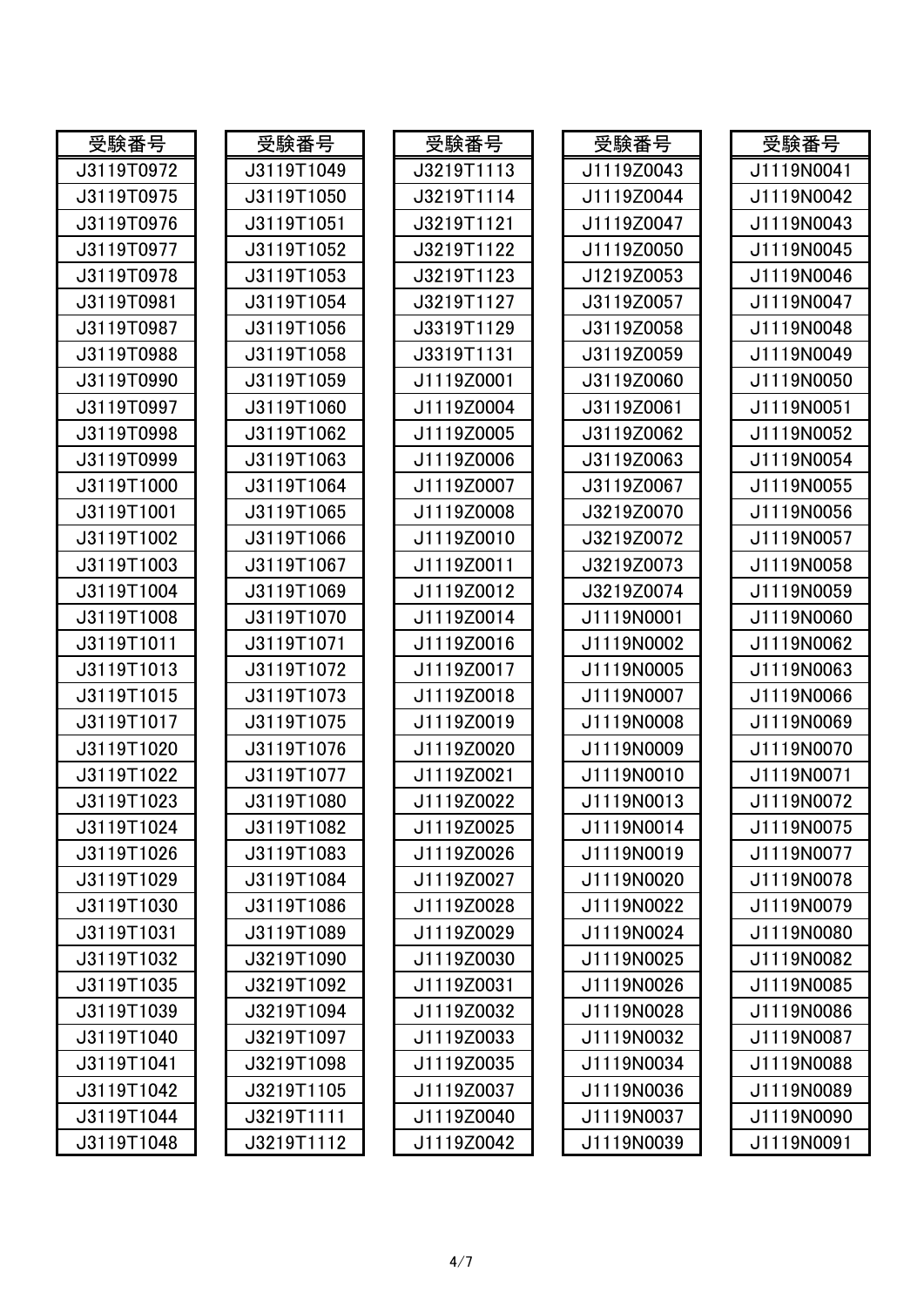| 受験番号       | 受験番号       | 受験番号       | 受験番号       | 受験番号       |
|------------|------------|------------|------------|------------|
| J1119N0092 | J1119O0005 | J1119O0073 | J1119O0140 | J1119O0190 |
| J1119N0093 | J1119O0007 | J1119O0074 | J1119O0141 | J1119O0191 |
| J1119N0097 | J1119O0008 | J1119O0075 | J1119O0142 | J1119O0194 |
| J1119N0101 | J1119O0010 | J1119O0076 | J1119O0144 | J1119O0195 |
| J1119N0102 | J1119O0011 | J1119O0078 | J1119O0145 | J1119O0196 |
| J1119N0105 | J1119O0014 | J1119O0079 | J1119O0146 | J1119O0197 |
| J1119N0106 | J1119O0017 | J1119O0081 | J1119O0148 | J1119O0199 |
| J1119N0109 | J1119O0018 | J1119O0082 | J1119O0149 | J1119O0200 |
| J1119N0112 | J1119O0020 | J1119O0083 | J1119O0151 | J1119O0201 |
| J1119N0113 | J1119O0021 | J1119O0090 | J1119O0152 | J1119O0202 |
| J1119N0118 | J1119O0022 | J1119O0091 | J1119O0153 | J1119O0204 |
| J1119N0119 | J1119O0026 | J1119O0092 | J1119O0155 | J1119O0205 |
| J1119N0121 | J1119O0027 | J1119O0095 | J1119O0157 | J1119O0207 |
| J1219N0123 | J1119O0029 | J1119O0096 | J1119O0158 | J1119O0208 |
| J1219N0124 | J1119O0032 | J1119O0098 | J1119O0159 | J1119O0209 |
| J1219N0133 | J1119O0034 | J1119O0099 | J111900161 | J1119O0210 |
| J3119N0155 | J1119O0035 | J1119O0100 | J1119O0162 | J1119O0212 |
| J3119N0156 | J1119O0036 | J1119O0106 | J1119O0163 | J1119O0213 |
| J3119N0157 | J1119O0038 | J1119O0107 | J1119O0164 | J1119O0214 |
| J3119N0159 | J1119O0044 | J1119O0110 | J1119O0165 | J1119O0215 |
| J3119N0163 | J1119O0046 | J111900111 | J1119O0168 | J1119O0217 |
| J3119N0164 | J1119O0047 | J1119O0115 | J1119O0169 | J1119O0219 |
| J3119N0165 | J1119O0048 | J1119O0116 | J1119O0170 | J1119O0220 |
| J3119N0166 | J1119O0049 | J1119O0120 | J1119O0172 | J1119O0221 |
| J3119N0167 | J1119O0050 | J1119O0121 | J1119O0173 | J1119O0222 |
| J3119N0169 | J1119O0051 | J1119O0122 | J1119O0174 | J1119O0224 |
| J3119N0170 | J1119O0055 | J1119O0123 | J1119O0175 | J1119O0225 |
| J3119N0171 | J1119O0056 | J1119O0126 | J1119O0176 | J1119O0226 |
| J3119N0172 | J1119O0059 | J1119O0127 | J1119O0177 | J1119O0229 |
| J3119N0174 | J1119O0060 | J1119O0128 | J1119O0179 | J1119O0232 |
| J3119N0176 | J1119O0061 | J1119O0129 | J1119O0180 | J1119O0233 |
| J3119N0177 | J1119O0062 | J1119O0130 | J111900181 | J1119O0234 |
| J3119N0181 | J1119O0063 | J1119O0132 | J1119O0182 | J1119O0235 |
| J3119N0184 | J1119O0064 | J1119O0133 | J1119O0183 | J1119O0236 |
| J3219N0188 | J1119O0066 | J1119O0135 | J1119O0184 | J1119O0240 |
| J3219N0189 | J1119O0068 | J1119O0136 | J1119O0186 | J1119O0243 |
| J1119O0002 | J1119O0069 | J1119O0137 | J1119O0188 | J1119O0244 |
| J1119O0004 | J1119O0072 | J1119O0138 | J1119O0189 | J1119O0245 |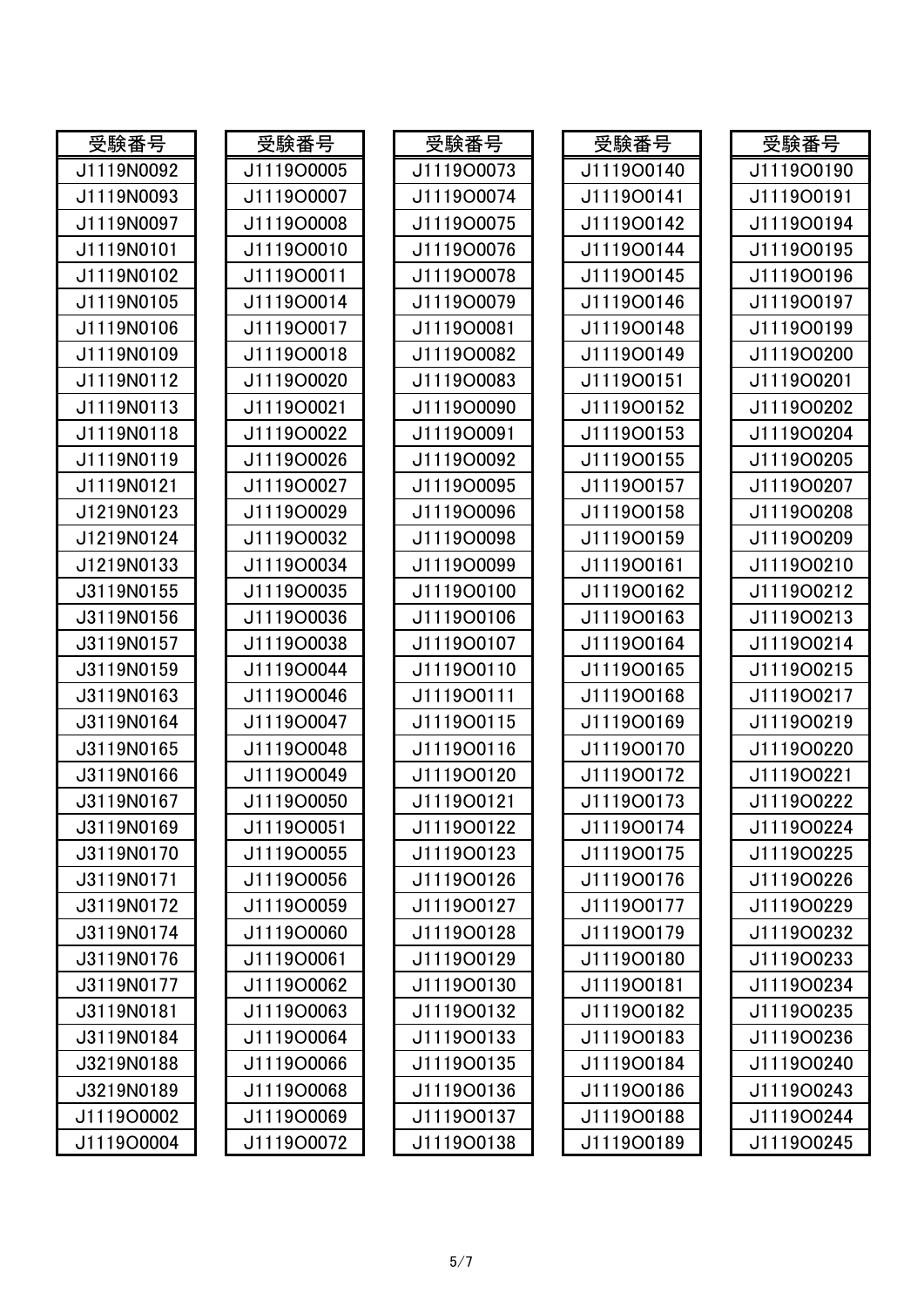| 受験番号       | 受験番号       | 受験番号       | 受験番号       | 受験番号       |
|------------|------------|------------|------------|------------|
| J1119O0247 | J1119O0302 | J3119O0432 | J1119H0014 | J3119H0082 |
| J1119O0248 | J1119O0303 | J3119O0437 | J1119H0015 | J3119H0085 |
| J1119O0249 | J1119O0304 | J3119O0438 | J1119H0017 | J3119H0086 |
| J1119O0251 | J1119O0306 | J3119O0439 | J1119H0018 | J3219H0089 |
| J1119O0252 | J1119O0307 | J3119O0442 | J1119H0019 | J3219H0090 |
| J1119O0253 | J1119O0308 | J3119O0443 | J1119H0020 | J1119E0001 |
| J1119O0255 | J1119O0309 | J3119O0445 | J1119H0021 | J1119E0002 |
| J1119O0256 | J1119O0310 | J3119O0446 | J1119H0022 | J1119E0003 |
| J1119O0257 | J1119O0314 | J3119O0448 | J1119H0023 | J1119E0004 |
| J1119O0258 | J1219O0319 | J3119O0449 | J1119H0026 | J1119E0005 |
| J1119O0259 | J1219O0323 | J3119O0451 | J1119H0027 | J1119E0006 |
| J1119O0263 | J1219O0324 | J3119O0452 | J1119H0030 | J1119E0007 |
| J1119O0266 | J1219O0328 | J3119O0453 | J1119H0032 | J1119E0009 |
| J1119O0267 | J1219O0331 | J3119O0454 | J1119H0034 | J1119E0011 |
| J1119O0268 | J1219O0335 | J3119O0455 | J1119H0035 | J1119E0012 |
| J1119O0269 | J3119O0399 | J3119O0456 | J1119H0036 | J1119E0013 |
| J1119O0271 | J3119O0400 | J3119O0457 | J1119H0039 | J1119E0014 |
| J1119O0272 | J3119O0401 | J3119O0459 | J1119H0041 | J1219E0016 |
| J1119O0273 | J3119O0403 | J3119O0460 | J1119H0042 | J1219E0018 |
| J1119O0277 | J3119O0404 | J3119O0461 | J1119H0043 | J3119E0022 |
| J1119O0280 | J3119O0405 | J3119O0465 | J1119H0046 | J3119E0023 |
| J1119O0282 | J3119O0406 | J3119O0468 | J1119H0047 | J3119E0024 |
| J1119O0283 | J3119O0407 | J3119O0473 | J1119H0049 | J3119E0025 |
| J1119O0286 | J3119O0408 | J3219O0476 | J1119H0050 | J3219E0026 |
| J1119O0287 | J3119O0410 | J3219O0477 | J1119H0051 | J1119F0001 |
| J1119O0288 | J3119O0411 | J3219O0480 | J1219H0053 | J1119F0002 |
| J1119O0289 | J3119O0412 | J3219O0482 | J1219H0054 | J1119F0003 |
| J1119O0291 | J3119O0413 | J3219O0484 | J1219H0055 | J1119F0004 |
| J1119O0292 | J3119O0414 | J3219O0488 | J3119H0066 | J1119F0006 |
| J1119O0293 | J3119O0415 | J3219O0489 | J3119H0067 | J1119F0007 |
| J1119O0294 | J3119O0416 | J3319O0490 | J3119H0069 | J1119F0008 |
| J1119O0295 | J3119O0417 | J1119H0004 | J3119H0070 | J1119F0011 |
| J1119O0296 | J3119O0419 | J1119H0006 | J3119H0071 | J1119F0016 |
| J1119O0297 | J3119O0420 | J1119H0007 | J3119H0073 | J1119F0018 |
| J1119O0298 | J3119O0422 | J1119H0009 | J3119H0075 | J1119F0020 |
| J1119O0299 | J3119O0424 | J1119H0010 | J3119H0078 | J1119F0022 |
| J1119O0300 | J3119O0425 | J1119H0011 | J3119H0080 | J1119F0026 |
| J1119O0301 | J3119O0429 | J1119H0013 | J3119H0081 | J1119F0027 |